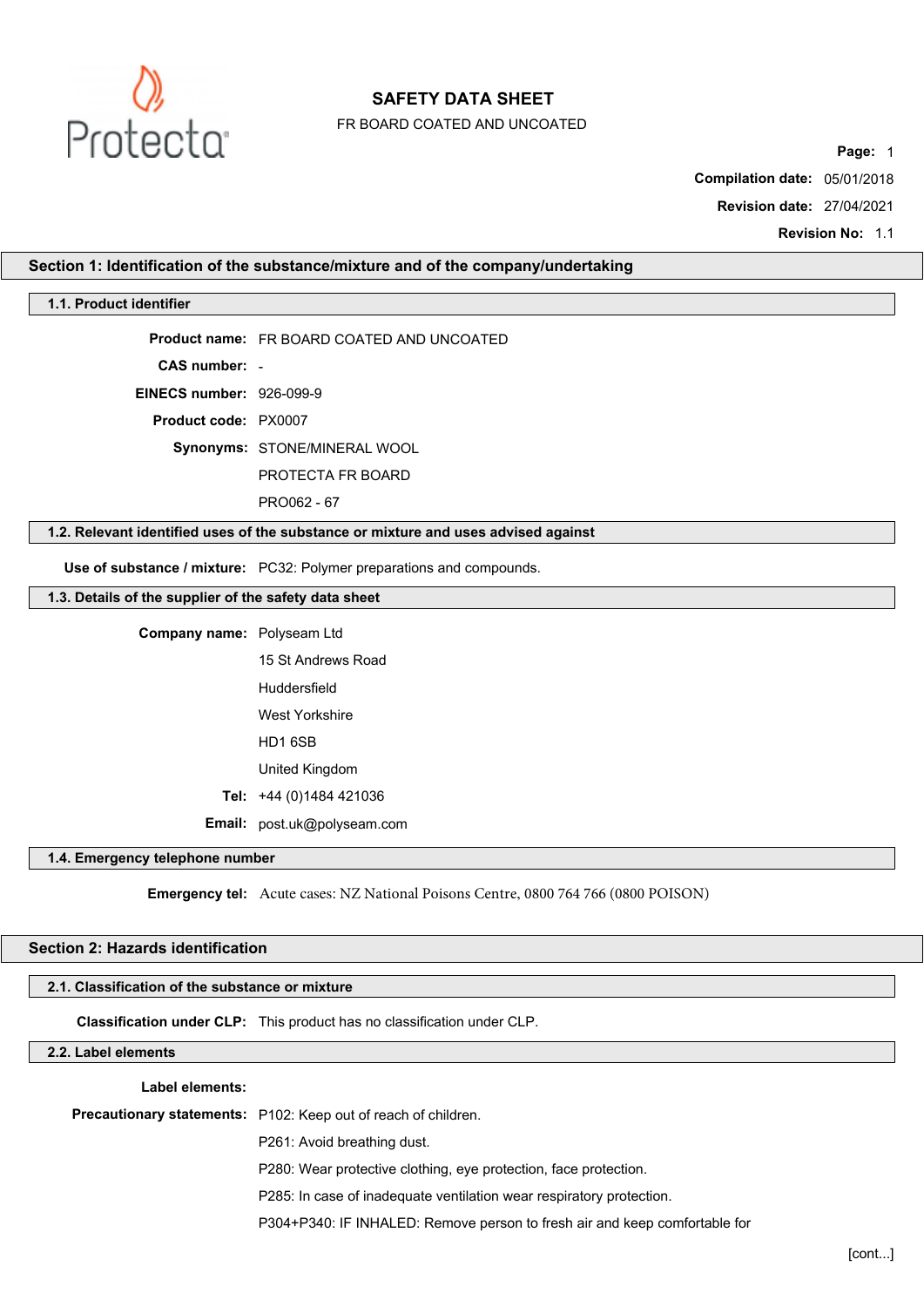## FR BOARD COATED AND UNCOATED

breathing.

P333+P313: If skin irritation or rash occurs: Get medical advice/attention.

P337+P313: If eye irritation persists: Get medical advice/attention.

P350: Gently wash with plenty of soap and water.

P363: Wash contaminated clothing before reuse.

## **2.3. Other hazards**

**Other hazards:** Not applicable.

**PBT:** This product is not identified as a PBT/vPvB substance.

#### **Section 3: Composition/information on ingredients**

## **3.1. Substances**

**Chemical identity:** FR BOARD COATED AND UNCOATED

**CAS number:** -

**EINECS number:** 926-099-9

**Contains:** Contains 97 - 100% stone wool

Contains 0 to 6% phenol-formaldehyde-urea binder and 0 to 0.4% mineral oil for dust

binding.

# **Section 4: First aid measures**

### **4.1. Description of first aid measures**

**Skin contact:** Generally the product does not irritate the skin If irritation occurs do not rub or scratch. Rinse under cold running water before washing with soap and water.

**Eye contact:** If irritation occurs, do not rub eyes. Flush eyes carefully with eye wash or water. Consult a doctor if irritation persists.

**Ingestion:** Not applicable.

**Inhalation:** Remove casualty from exposure ensuring one's own safety whilst doing so.

## **4.2. Most important symptoms and effects, both acute and delayed**

**Skin contact:** There may be mild irritation at the site of contact.

**Eye contact:** There may be irritation and redness.

**Ingestion:** There may be soreness and redness of the mouth and throat.

**Inhalation:** High concentrations can irritate the respiratory system.

**Delayed / immediate effects:** No data available.

# **4.3. Indication of any immediate medical attention and special treatment needed**

**Immediate / special treatment:** Not applicable.

**Section 5: Fire-fighting measures**

## **5.1. Extinguishing media**

**Extinguishing media:** Suitable extinguishing media for the surrounding fire should be used.

**Page:** 2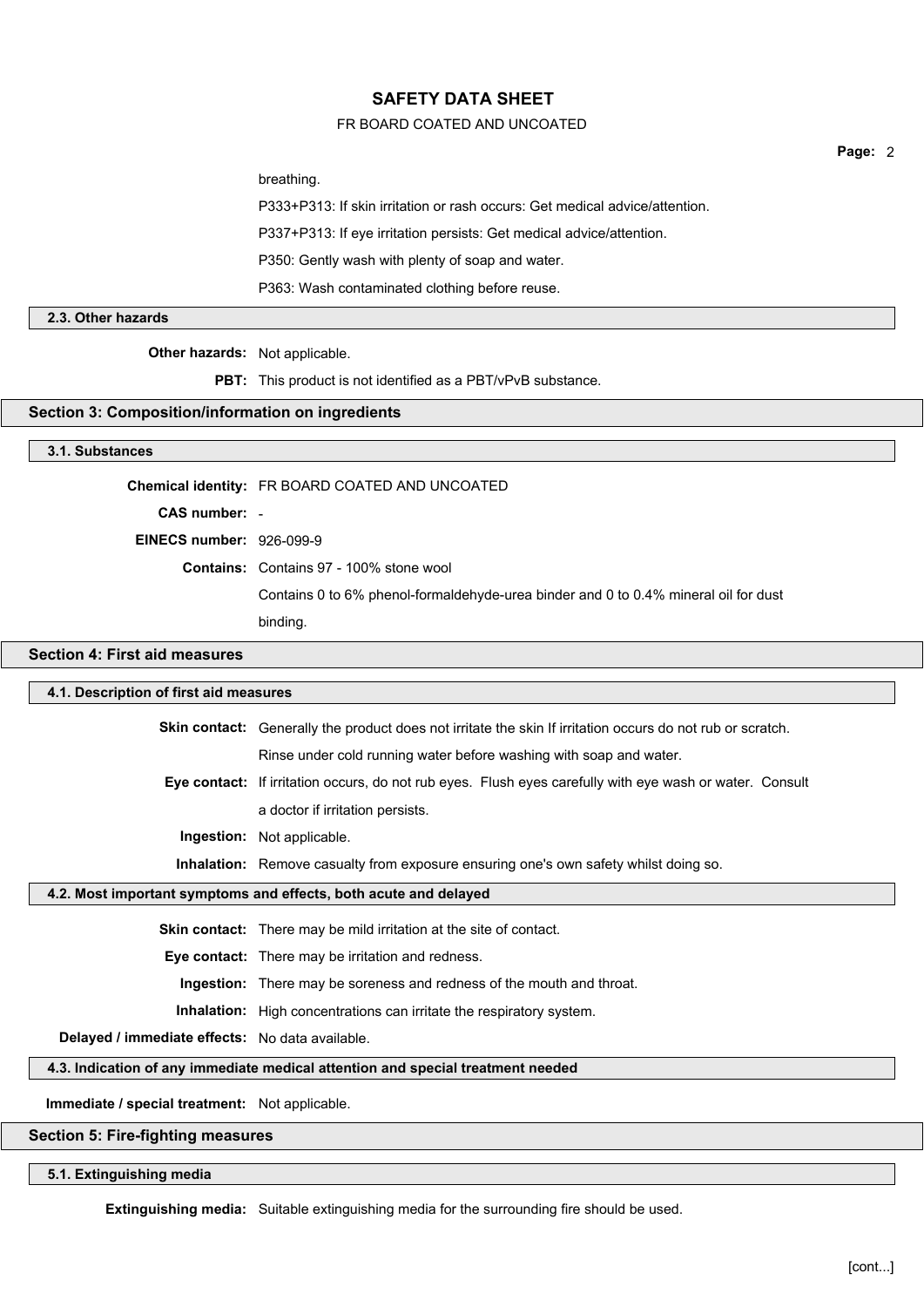### FR BOARD COATED AND UNCOATED

**Page:** 3

#### **5.2. Special hazards arising from the substance or mixture**

**Exposure hazards:** No relevant information available.

### **5.3. Advice for fire-fighters**

**Advice for fire-fighters:** Not applicable.

## **Section 6: Accidental release measures**

## **6.1. Personal precautions, protective equipment and emergency procedures**

**Personal precautions:** Refer to section 8 of SDS for personal protection details.

## **6.2. Environmental precautions**

**Environmental precautions:** Not applicable.

## **6.3. Methods and material for containment and cleaning up**

**Clean-up procedures:** Use industrial vacuum cleaner to remove material. Avoid dust generation.

### **6.4. Reference to other sections**

**Reference to other sections:** Refer to section 8 of SDS. Refer to section 13 of SDS.

#### **Section 7: Handling and storage**

### **7.1. Precautions for safe handling**

**Handling requirements:** In unventilated spaces, use a suitable disposable facemask and cover exposed skin.

Wear goggles when installing product overhead. Clean areas with a vacuum. If itching

occurs, rinse with cold water first before using soap and water.

### **7.2. Conditions for safe storage, including any incompatibilities**

**Storage conditions:** Store in a cool, well ventilated area.

**Suitable packaging:** Not applicable.

**7.3. Specific end use(s)**

**Specific end use(s):** See Section 1.2

## **Section 8: Exposure controls/personal protection**

**8.1. Control parameters**

**Workplace exposure limits:** No data available.

**DNEL/PNEC Values**

**DNEL / PNEC** No data available.

### **8.2. Exposure controls**

**Engineering measures:** Ensure there is sufficient ventilation of the area. **Respiratory protection:** At high dust concentrations or if there is irritation use a mask. Particle filter class P1 (EN143). **Hand protection:** Wear gloves suitable for the installation.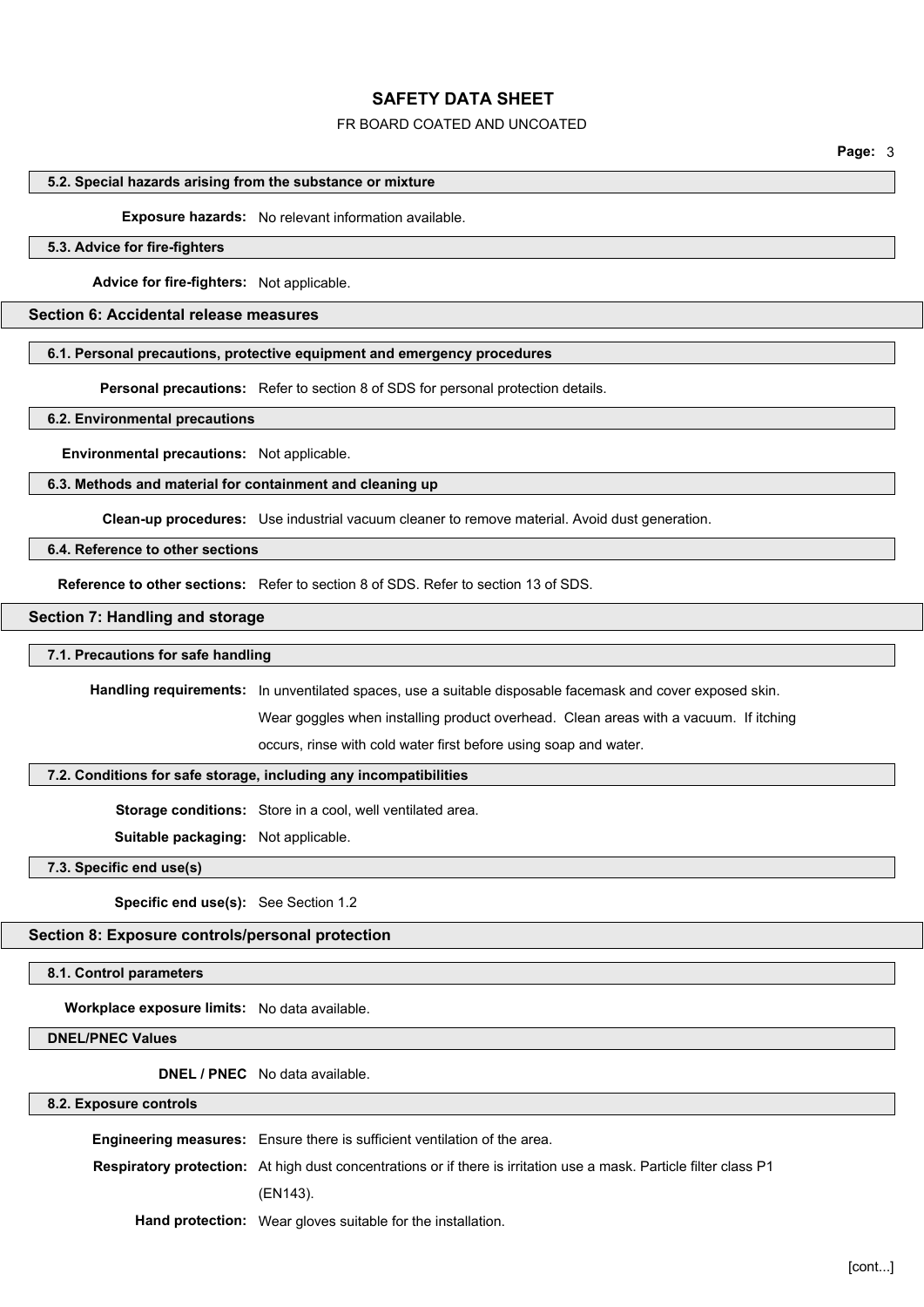## FR BOARD COATED AND UNCOATED

**Eye protection:** Safety goggles.

**Skin protection:** Protective clothing with elasticated cuffs and closed neck.

**Environmental:** No special requirement.

## **Section 9: Physical and chemical properties**

### **9.1. Information on basic physical and chemical properties**

| <b>State: Solid</b>                                  |                                   |                                              |                               |
|------------------------------------------------------|-----------------------------------|----------------------------------------------|-------------------------------|
|                                                      | <b>Colour:</b> Green-brown        |                                              |                               |
|                                                      | <b>Odour: Odourless</b>           |                                              |                               |
| Evaporation rate: Not applicable.                    |                                   |                                              |                               |
|                                                      | <b>Oxidising:</b> Not applicable. |                                              |                               |
| Solubility in water: Not applicable.                 |                                   |                                              |                               |
|                                                      | <b>Viscosity:</b> Not applicable. |                                              |                               |
| <b>Boiling point/range °C:</b> Not applicable.       |                                   | Melting point/range°C: Not applicable.       |                               |
| <b>Flammability limits %: lower:</b> Not applicable. |                                   |                                              | <b>upper:</b> Not applicable. |
| <b>Flash point C:</b> Not applicable.                |                                   | Part.coeff. n-octanol/water: Not applicable. |                               |
| Autoflammability°C: Not applicable.                  |                                   | Vapour pressure: Not applicable.             |                               |
| <b>Relative density: 20 to 250kg/m3</b>              |                                   |                                              | <b>pH:</b> Not applicable.    |
|                                                      | <b>VOC g/l:</b> Not applicable.   |                                              |                               |

# **9.2. Other information**

**Other information:** At temperatures above 1000°C the glass in the mineral wool will soften and melt.

## **Section 10: Stability and reactivity**

### **10.1. Reactivity**

**Reactivity:** Stable under recommended transport or storage conditions.

**10.2. Chemical stability**

**Chemical stability:** Stable under normal conditions.

### **10.3. Possibility of hazardous reactions**

**Hazardous reactions:** Hazardous reactions will not occur under normal transport or storage conditions.

**10.4. Conditions to avoid**

**10.5. Incompatible materials**

**Materials to avoid:** Not applicable.

#### **10.6. Hazardous decomposition products**

**Haz. decomp. products:** In combustion emits toxic fumes of carbon dioxide / carbon monoxide.

## **Section 11: Toxicological information**

**Page:** 4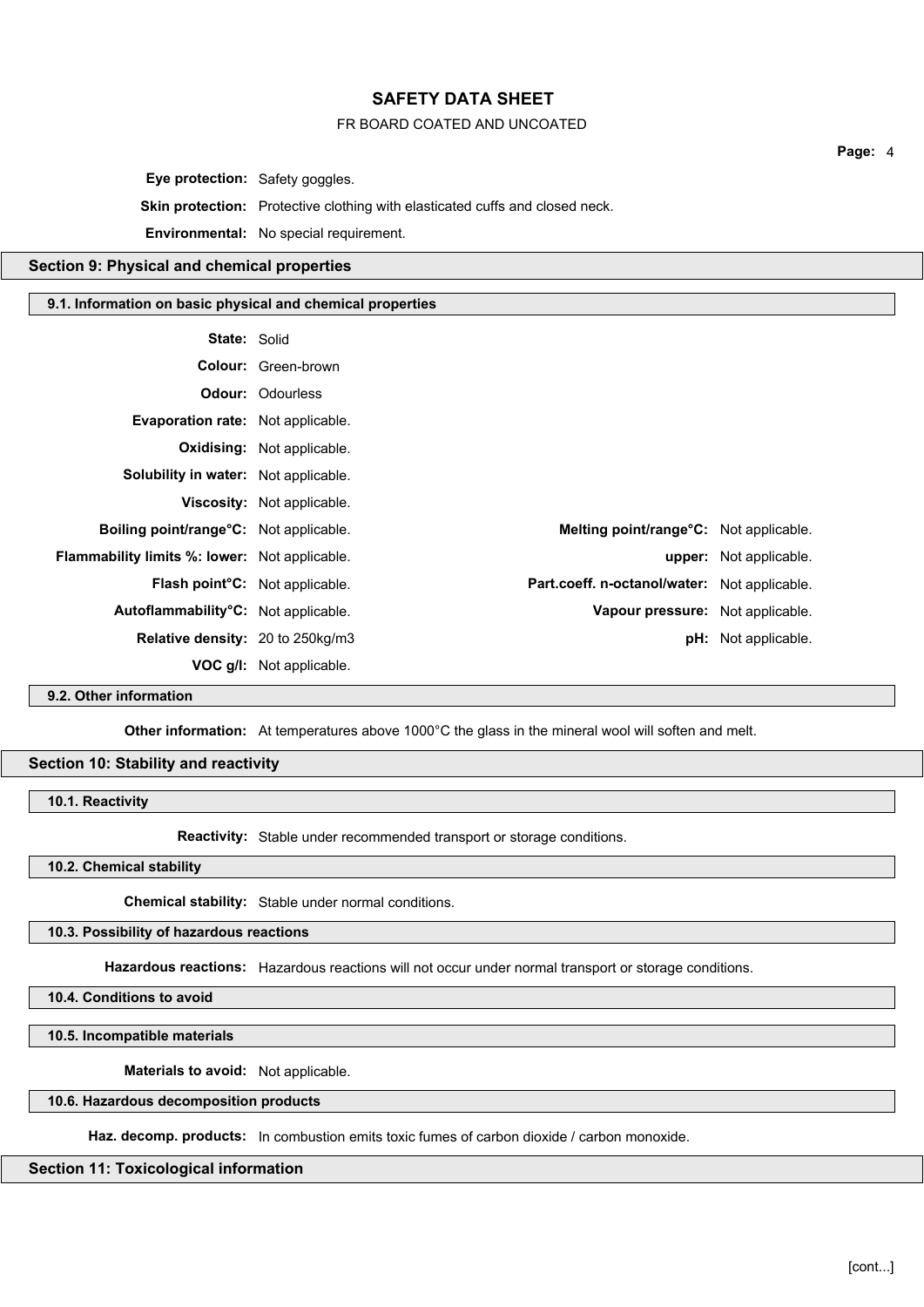### FR BOARD COATED AND UNCOATED

**Page:** 5

#### **11.1. Information on toxicological effects**

**Toxicity values:** No data available.

## **Symptoms / routes of exposure**

**Skin contact:** There may be mild irritation at the site of contact.

**Eye contact:** There may be irritation and redness.

**Ingestion:** There may be soreness and redness of the mouth and throat.

**Inhalation:** High concentrations can irritate the respiratory system.

**Delayed / immediate effects:** No data available.

**Other information:** Not applicable.

### **Section 12: Ecological information**

**12.1. Toxicity**

**Ecotoxicity values:** No data available.

## **12.2. Persistence and degradability**

**Persistence and degradability:** No data available.

**12.3. Bioaccumulative potential**

**Bioaccumulative potential:** No data available.

**12.4. Mobility in soil**

**Mobility:** No data available.

### **12.5. Results of PBT and vPvB assessment**

**PBT identification:** This product is not identified as a PBT/vPvB substance.

### **12.6. Other adverse effects**

**Other adverse effects:** No data available.

## **Section 13: Disposal considerations**

#### **13.1. Waste treatment methods**

**Disposal operations:** Dispose of at a licensed waste disposal site in accordance with the requirements of the local authority. **Recovery operations:** Not applicable. **Waste code number:** 17 06 04 **Disposal of packaging:** Retain for recovery. **NB:** The user's attention is drawn to the possible existence of regional or national regulations regarding disposal.

## **Section 14: Transport information**

**Transport class:** This product does not require a classification for transport.